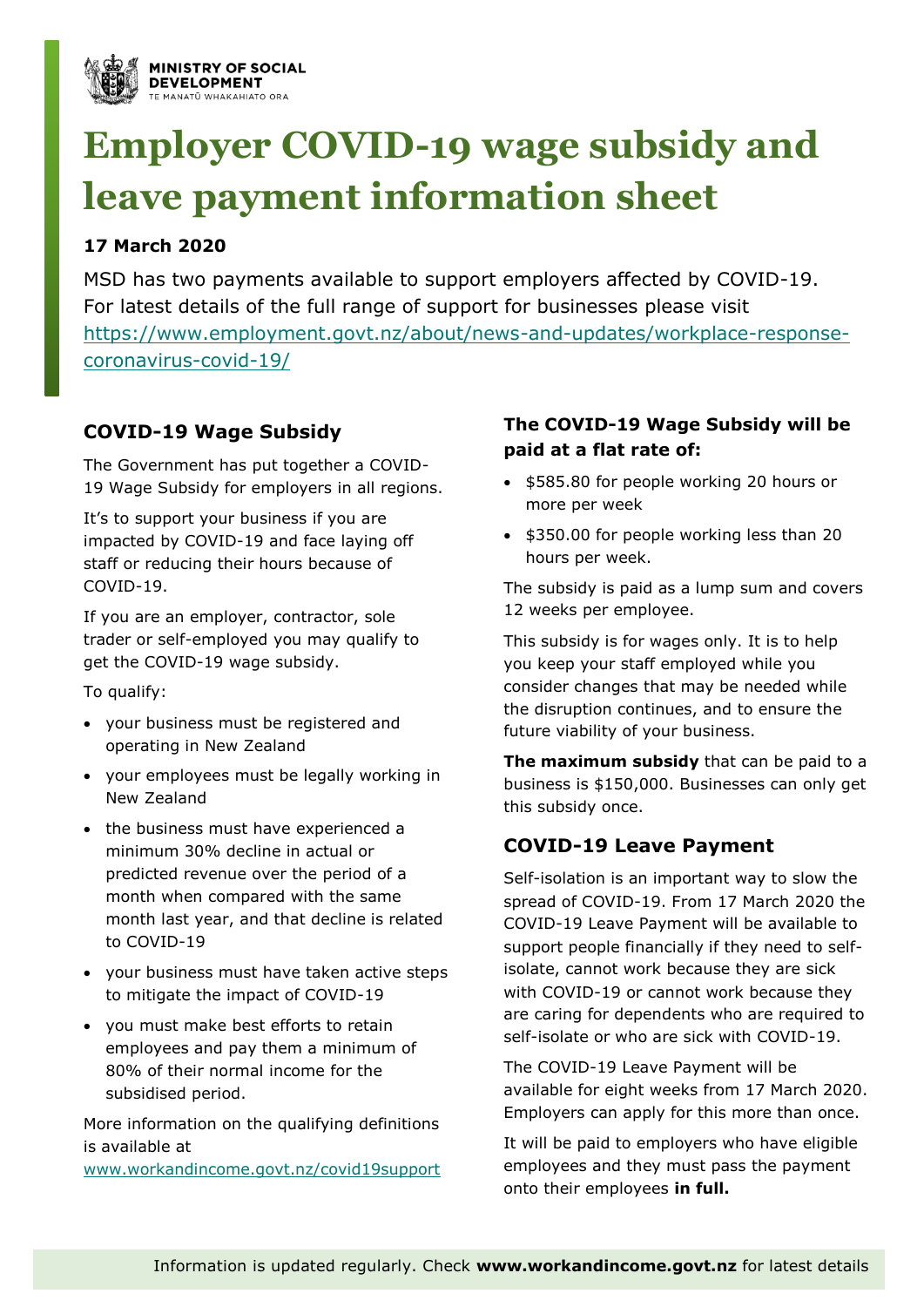## **To qualify:**

If you are an employer, contractor, sole trade or self-employed you may qualify to get the COVID-19 Leave Payment.

COVID-19 Leave Payment covers full-time, part-time and casual employees, and contractors who are legally working in New Zealand and who:

- need to self-isolate in line with Ministry of Health Guidelines and have registered as needing to self-isolate with Healthline, cannot work from home and their selfisolation is not because they left NZ since the travel restrictions on 16 March 2020 and have since returned, or
- cannot work because the person has been diagnosed with COVID-19, or
- cannot work because they are caring for dependents who are required to self-isolate or who are sick with COVID-19.

## **The COVID-19 leave payment will be paid at a flat rate of:**

- \$585.80 to a person working 20 hours or more per week
- \$350.00 to a person working less than 20 hours per week.

Employers receiving the payment for employees who are required to self-isolate can receive it for 14 days. As people may be required to self-isolate more than once, employers will be able to apply for this on an 'as needed' basis. It can be paid for the entire period an employee is sick (or looking after a dependent person who is sick) with COVID-19 but the employer must apply every 14 days.

## **Using paid leave entitlements or COVID-19 Leave Payment when selfisolating**

You and your employee can agree to use any form of paid leave (eg annual leave) to cover their period of self-isolation.

However, employees aren't required to have used any or all their paid leave entitlements before they can receive this payment.

### **Eligible employers and employees**

When applying for the Leave Payment the employer will consider whether:

- the employee was legally working for their employer at the time they decide to selfisolate, and
- they were expected to work for the period of self-isolation.

**Self-employed people** who are legally working in New Zealand are eligible for the payment if they:

- are usually earning the minimum wage when they decide to self-isolate, and
- were expecting to work for the period of self-isolation, and
- cannot draw an income for the period of self-isolation.

Some people aren't eligible for the payment, including:

- self-employed people not earning at least the minimum wage
- people not legally working in New Zealand.